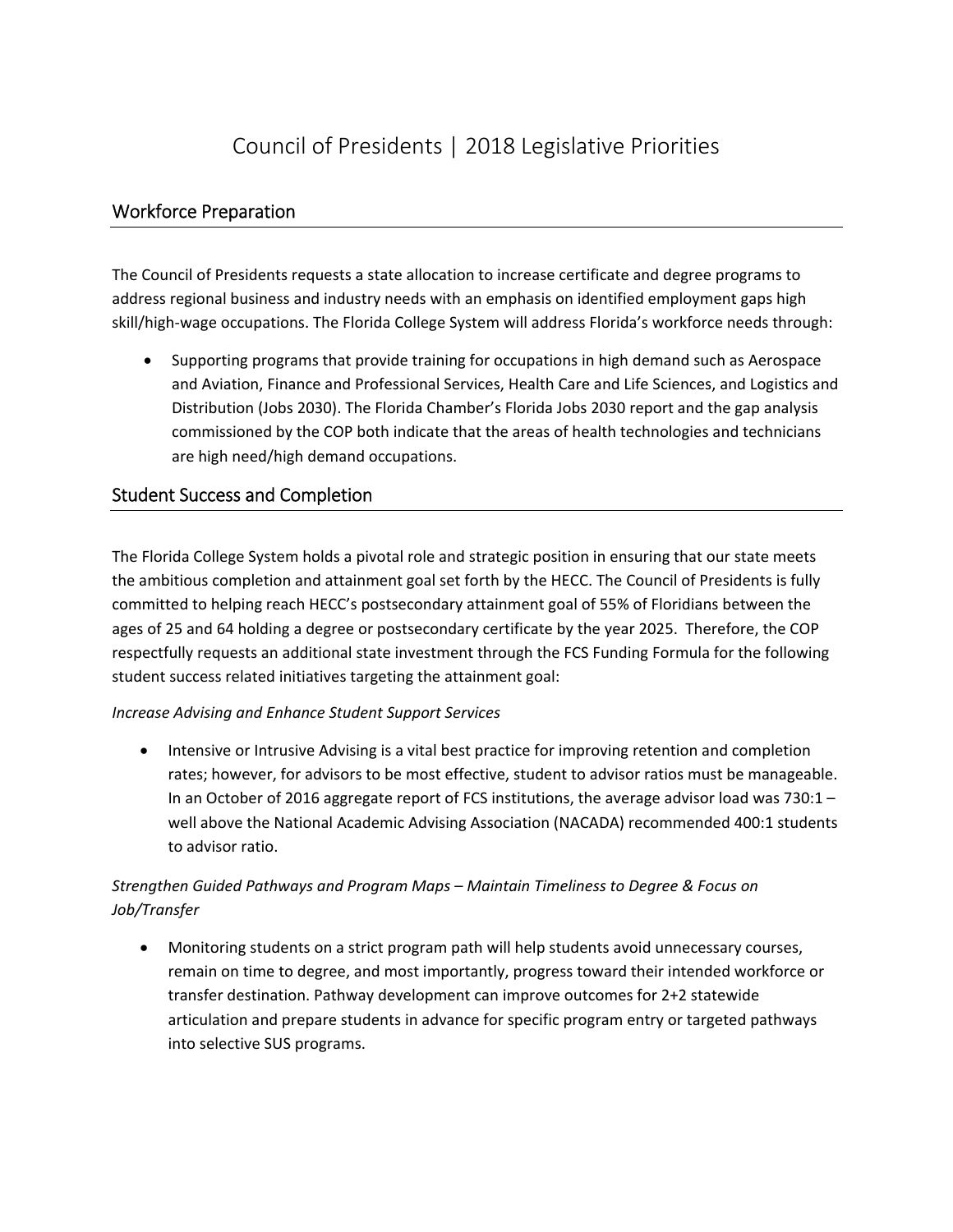*Improve 'Gateway' Course Success and Further Eliminate Non‐College Credit English/Math Barriers*

• Prior to the passage and implementation of Senate Bill 1720 in 2013, Developmental Education accounted for 10.2 percent of all Florida College System FTE. That number has dropped drastically to 4.3 percent of all FTE in 2016‐17, with students transitioning their enrollment to college‐level courses. Colleges have productively altered the approach to students underprepared for college‐level Math and English, achieving stronger results through contextual learning, co‐curricular courses, increased online and on‐campus tutoring, and other services and technologies to promote student success and completion.

## Performance Funding

 The Florida College System (FCS) performance‐based incentive program awards funding to FCS institutions based on four measures adopted by the State Board of Education: student retention and completion rates, earnings outcomes, and continuing education/job placement.

 For the 2018‐19 Fiscal year, the FCS Council of Presidents requests from the Florida Legislature a total of \$80 million for performance‐based funding. This request includes \$40 million in institutional investments and a one‐time recurring state investment of \$40 million distributed amongst colleges who qualify through the metrics. These new state funds are necessary in order for the colleges to continue to support students through high impact program enhancements that promote retention and on‐time completion as well as attract and retain the best talent amongst faculty and staff for the system.

 The Council of Presidents also supports the four measures of the performance funding model that were codified into law in 2016 and requests that these metrics be left intact through the 2018‐19 Fiscal Year.

# Public Education Capital Outlay

 The DOE's prioritization process ranks PECO projects with a focus on STEM projects and high wage programs in the FCS.

- **System‐wide deferred maintenance of facilities** is critical for campuses impacted by aging facilities used by more than 800,000 FCS students annually.
- **Degradation of facilities** creates life‐to‐safety hazards and failing infrastructure impacting the health of students, faculty and staff.
- **Complete existing projects** and recently approved projects**.**